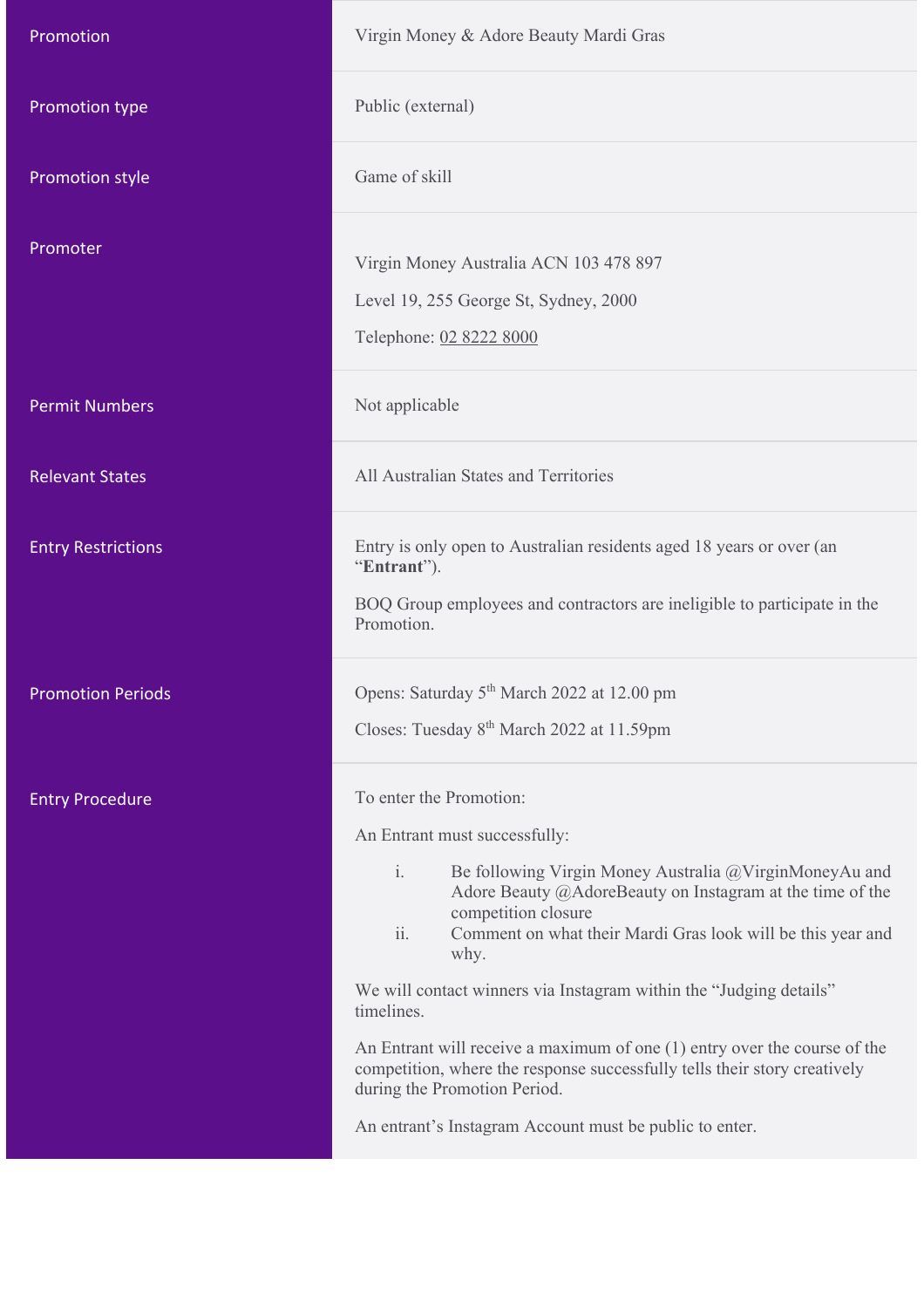| Withdrawing entries              | Any person wh<br>message in the<br>competition.                                                                                                                                                                                                                                         |
|----------------------------------|-----------------------------------------------------------------------------------------------------------------------------------------------------------------------------------------------------------------------------------------------------------------------------------------|
| <b>Maximum number of Entries</b> | Unlimited num                                                                                                                                                                                                                                                                           |
| Judging criteria                 | Each valid entr<br>originality, and<br>judges who are                                                                                                                                                                                                                                   |
|                                  | The judges' de<br>final and bindi<br>entered into.                                                                                                                                                                                                                                      |
|                                  | Entrants agree<br>and complying<br>Promoter may<br>whatsoever.                                                                                                                                                                                                                          |
|                                  | Entrants warra<br>unlawful or fra<br>any intellectual<br>defamatory, ob<br>violent, abusiv<br>religion, origin<br>otherwise unsu<br>from any perso<br>obtain full prio<br>any rights in th<br>shall not contai<br>and (e) they wi<br>including with<br>defamation, pri<br>communication |
| <b>Judging Date</b>              | Date and time<br>All entries will                                                                                                                                                                                                                                                       |
|                                  | <b>Location</b><br>Level 19, 255                                                                                                                                                                                                                                                        |

rson who wishes to withdraw their entry may reply to their original ge in the Instagram platform, requesting to be removed from the tition.

ted number of entries (1) per Entrant during the Promotion Period.

alid entry will be individually judged based on creativity, lity, and suitability to the spirit of the competition, by a panel of who are representatives of the Promoter (the 'Judging Criteria').

lges' decision in relation to any aspect of the competition will be final and binding on every person who enters. No correspondence will be into.

ts agree that they are fully responsible for the content they submit mplying with the terms of use of Instagram (as applicable). The ter may remove any content without notice for any reason ever.

ts warrant and agree that: (a) they will not submit any content that is ul or fraudulent, or that the Promoter may deem in breach of ellectual property, privacy, publicity or other rights, deem to be defamatory, obscene, derogatory, pornographic, sexually inappropriate, abusive, harassing, threatening, objectionable with respect to race, n, origin or gender, not suitable for children aged under 15, or ise unsuitable for publication; (b) they will obtain prior consent from any person or property that appears in their content; (c) they will full prior consent from any person who has jointly created or has hts in the content, to the uses and terms herein; (d) their content ot contain viruses or cause injury or harm to any person or entity; they will comply with all applicable laws and regulations, ng without limitation, those governing copyright, content, tion, privacy, publicity and the access or use of others' computer or inication systems.

ries will be judged on Wednesday 9<sup>th</sup> March 2022

### $\mathbf{u}$

19, 255 George St, Sydney, 2000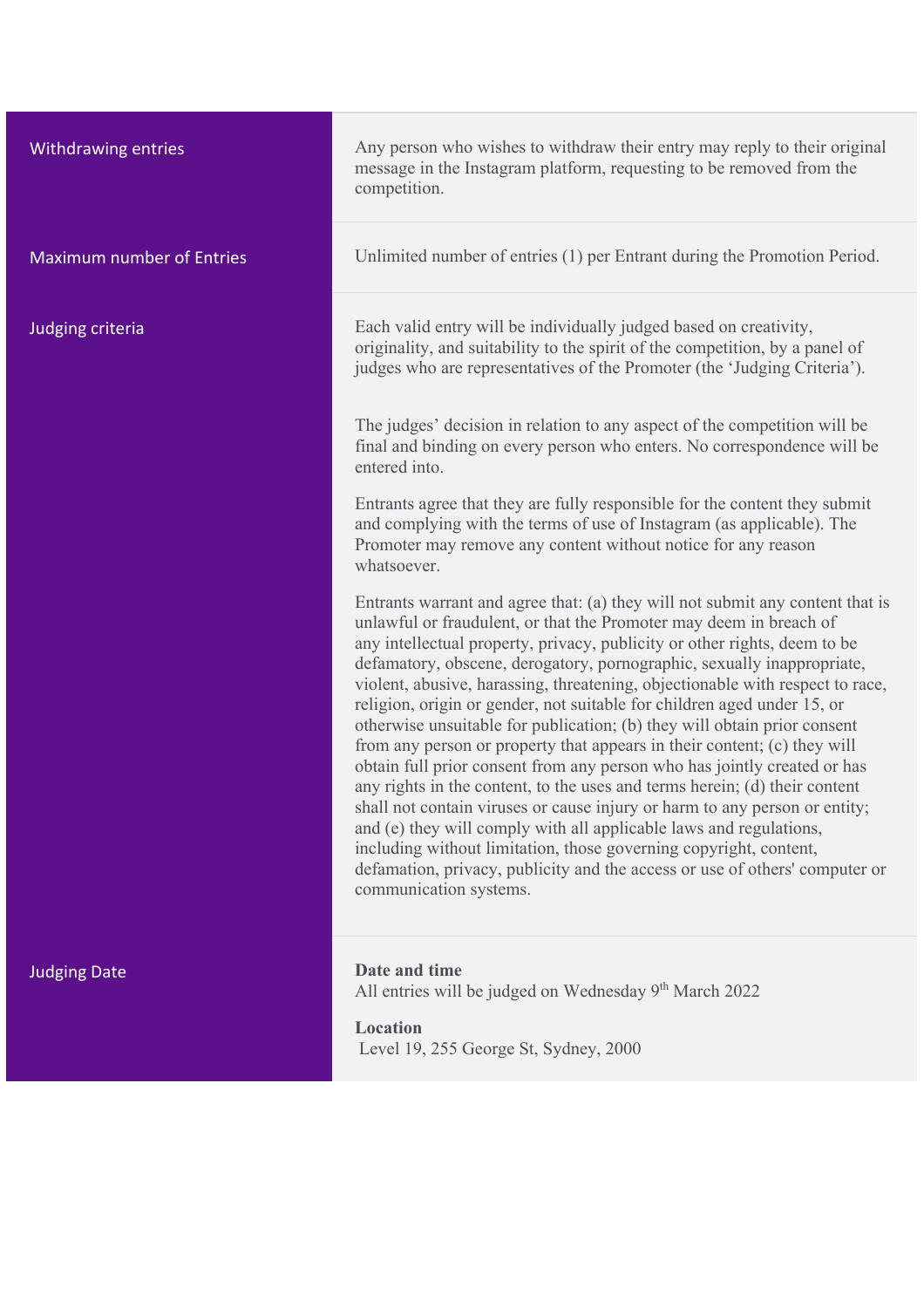| <b>Prize Details</b>                                         | The total Prize consists of five $(5)$ \$100 digital gift cards from Adore<br>Beauty. Each individual Entrant can win a maximum of one (1) \$100 gift<br>card each.                                                                                                                                                                                                                           |
|--------------------------------------------------------------|-----------------------------------------------------------------------------------------------------------------------------------------------------------------------------------------------------------------------------------------------------------------------------------------------------------------------------------------------------------------------------------------------|
| <b>Prize Restrictions</b>                                    | Adore Beauty gift cards are subject to terms and conditions at:<br>https://www.adorebeauty.com.au/terms-conditions.html                                                                                                                                                                                                                                                                       |
| Total prize pool                                             | \$500                                                                                                                                                                                                                                                                                                                                                                                         |
| <b>Notification of Winner</b>                                | Winners will be notified in writing via reply to their Instagram entry or<br>message inbox within two (2) business days of the judging date.                                                                                                                                                                                                                                                  |
| <b>Publication details</b>                                   | The winners' name will be published at virginmoney.com.au/blog on the<br>following date:<br>Friday 18th March 2022                                                                                                                                                                                                                                                                            |
| <b>Prize Claim Date</b>                                      | Friday 11th March 2022                                                                                                                                                                                                                                                                                                                                                                        |
| <b>Unclaimed Prize Judging Date</b>                          | Monday 14 <sup>th</sup> March 2022<br><b>Location</b><br>Level 19, 255 George St, Sydney, 2000<br>If the Prize remains unclaimed, the next best entry, according to the<br>judges' decision, will be contacted via Instagram.<br>Unclaimed Prize Winner will be notified in writing via reply to their<br>Instagram entry within two (2) business days of Monday 14 <sup>th</sup> March 2022. |
| Publication date for unclaimed prize<br>draw winner (if any) | Unclaimed Prize Winner's name will be published<br>at virginmoney.com.au on the following dates:<br>Friday 25 <sup>th</sup> March 2022                                                                                                                                                                                                                                                        |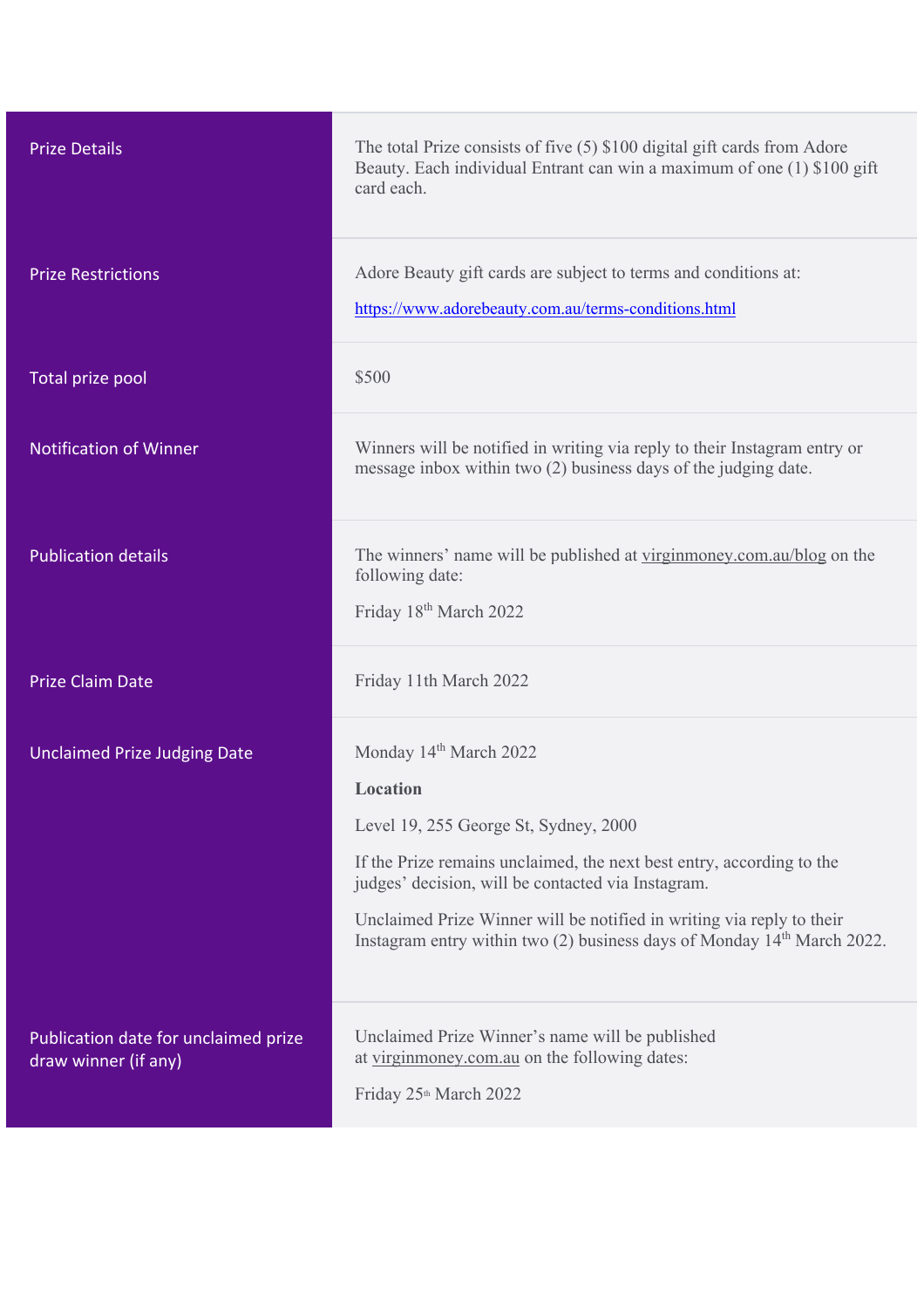| <b>Additional terms</b> | Prize will be awarded to the winner within 15 business days of the relevant<br>judging date.<br>The winner should seek their own tax advice in relation to the receipt of<br>the prize. |
|-------------------------|-----------------------------------------------------------------------------------------------------------------------------------------------------------------------------------------|
| <b>Privacy Policy</b>   | The Promoter's privacy policy can be found at:<br>https://virginmoney.com.au/about-virgin-money/help-and-faqs/privacy-<br>and-security                                                  |

# TERMS AND CONDITIONS

## Schedule to Terms and Conditions of Entry

### Terms and Conditions of Entry

### **Background**

- 1. These Terms and Conditions of Entry incorporate and must be read together with the above Schedule for this Promotion. The Schedule prevails to the extent of any inconsistency with these Terms and Conditions of Entry. By participating in this Promotion, each participant fully and unconditionally agrees and acknowledges that these Terms and Conditions of Entry (including the Schedule) are binding.
- 2. Any capitalised terms used in these Terms and Conditions of Entry have the meaning given in the Schedule, except where stated otherwise.

#### **Eligibility for a public Promotion**

- 3. Entry to the Promotion is open to the residents of the Relevant State(s)/Territories who meet the Entry Restrictions (if any).
- 4. Employees and contractors (and their immediate families) of the Promoter and agencies directly associated with the Promotion are ineligible to enter. Immediate family means any of the following: spouse, ex-spouse, de-facto spouse, child or step-child (whether natural or by adoption), parent, stepparent, grandparent, step-grandparent, uncle, aunt, niece, nephew, brother, sister, step-brother, stepsister or first cousin.
- 5. The Promotion will be conducted during the Promotion Period. To enter the Promotion, Entrants must complete the Entry Procedure during the Promotion Period.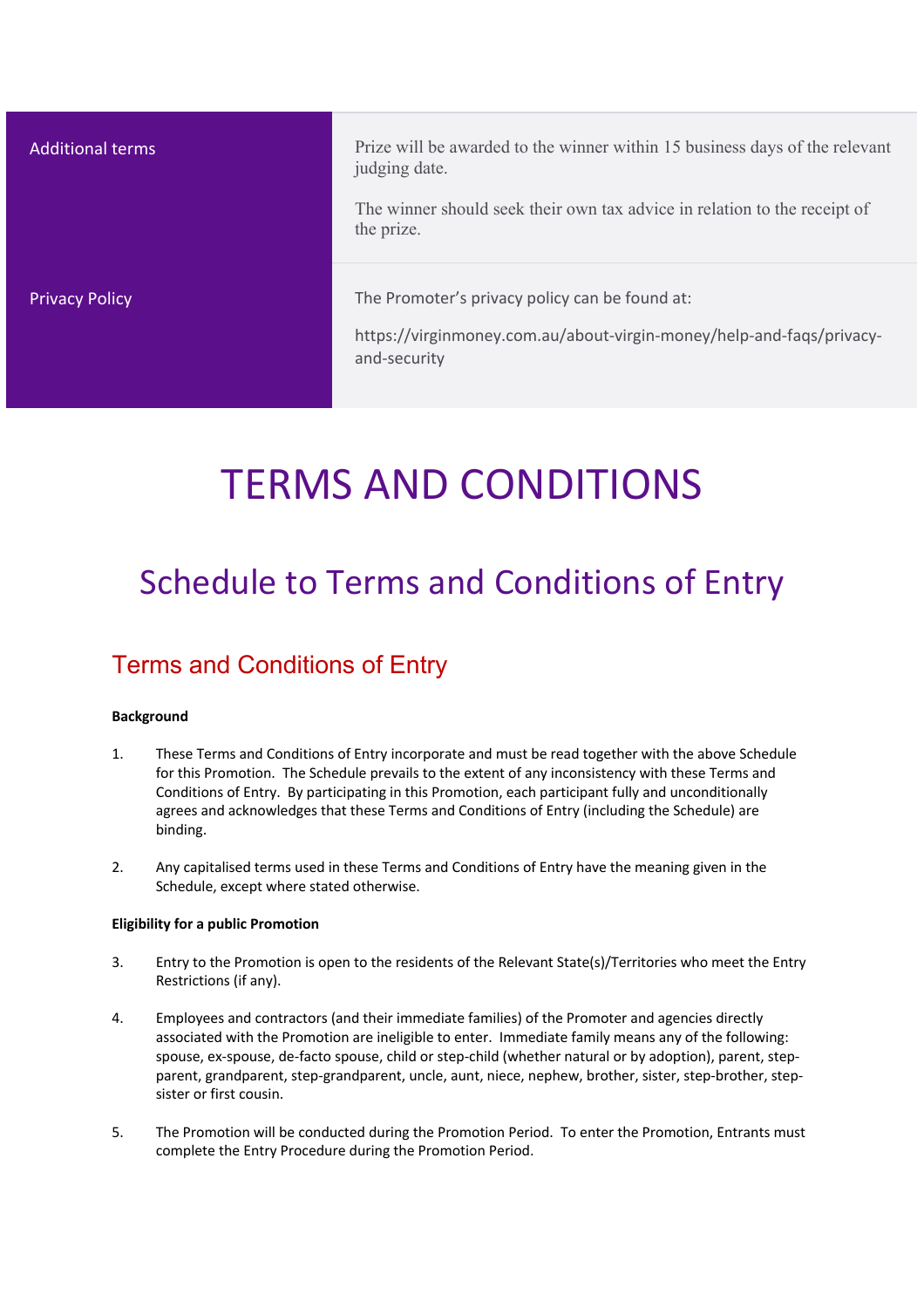- 6. Entries may only be submitted in accordance with the Entry Procedure and will not be accepted by the Promoter in any other form.
- 7. Entrants must be received by the Promoter during the Promotion Period. Online entries are deemed to have been received at the time of receipt into the promotion database and not at the time of transmission by the Entrant.
- 8. Entrants are required to take full responsibility for the content of their entry and for ensuring that their entry complies with these Terms and Conditions of Entry (including the Schedule). For the purposes of these content requirements, "entry content" includes any content (including text, photos, videos and email messages) that Entrants submit, upload, transmit, publish, communicate or use in connection with their entry into the Promotion.
- 9. Errors and omissions in an entry may be accepted at the Promoter's discretion.
- 10. The Promoter reserves the right, at any time, to verify the validity of entries and eligible Entrants (including an eligible Entrant's identity, age and place of residence) and reserves the right, in its sole discretion, to disqualify any individual who the Promoter has reason to believe has breached any of these Terms and Conditions of Entry (including the Schedule).
- 11. Incomplete and illegible entries will be deemed invalid. Entries will also be deemed invalid where determined by the Promoter in tis sole discretion that the entry breaches these Terms and Conditions of Entry (including the Schedule) or any other content guidelines notified by the Promoter during the Entry process for the Promotion, or where the relevant eligible Entrant has tampered with the entry process or engaged in any unlawful or other improper misconduct calculated to jeopardise fair and proper conduct of the Promotion.
- 12. In the event that an eligible entry to the Promotion is held in joint names, the eligible Entrant will be the person first named on that eligible entry.

#### **Determining and notifying winners**

- 13. The Prize will be awarded in accordance with the Schedule.
- 14. Winners will be notified as specified in the Schedule and their name and State/Territory of residence will be published in accordance with the Schedule.

#### **Prizes**

- 15. The Prize is specified in the Prize Details. The Prize is subject to any Prize Restrictions specified in the Schedule. The total Prize pool is specified in the Schedule.
- 16. Any ancillary costs associated with redeeming a Prize are not included. Prizes, or any unused portion of a Prize, are not transferable or exchangeable and cannot be taken as cash.
- 17. If a Prize includes gift cards or vouchers, the gift cards or vouchers are only valid until the gift card or voucher expiry date specified on the gift cards or voucher or by the issuer, and are subject to any terms and conditions imposed by the issuer. Once awarded, the Promoter is not be liable for any gift card or voucher that has been lost, stolen, forged, damaged or tampered with in any way.
- 18. If any Prize (or part of any Prize) is unavailable, the Promoter, in its discretion, reserves the right to substitute the Prize (or that part of the Prize) with a prize to the equal value and/or specification, subject to any written directions from a regulatory authority.

#### **Claiming Prizes**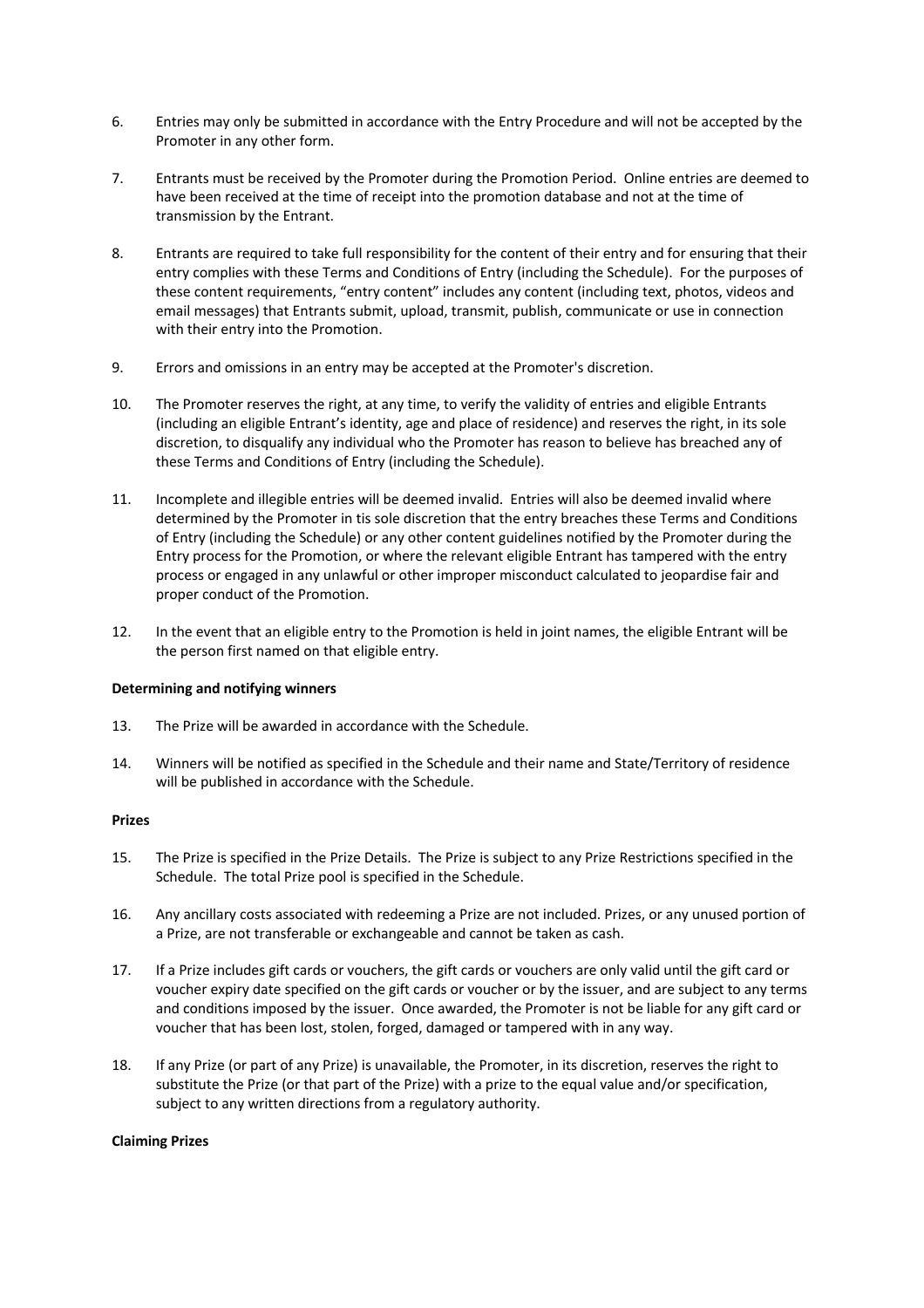- 19. Prizes must be claimed by the Prize Claim Date in accordance with any claim instructions set out in the Schedule.
- 20. If a Prize is not accepted or claimed by the Prize Claim Date, the relevant winner's entry will be deemed invalid and the Promoter reserves the right to distribute the unclaimed prizes in accordance with the unclaimed Prize arrangements specified in the Schedule, subject to any directions given by any relevant authority. Winners of unclaimed Prizes will be notified and have their names and State/Territory of residence published in accordance with the unclaimed Prize arrangements specified in the Schedule.

#### **General**

- 21. The Promoter is a related body corporate (as that term is defined in the *Corporations Act 2001* (Cth)) of Bank of Queensland Limited ABN 32 009 656 740 ("**BOQ**"). BOQ and its related bodies corporate will be known as the BOQ Group.
- 22. The Promoter collects personal information from all participants in order to conduct the Promotion and may, for this purpose, disclose such personal information to third parties, including but not limited to agents, contractors, service providers, prize suppliers and, as required, to Australian regulatory authorities. If the information requested is not provided, the Entrant may not participate in the Promotion or claim a Prize and their entry may be deemed invalid or discarded. It is a condition of entry into the Promotion that if the winner consents to the publication of their name and city of origin in any advertisements or articles relating to the Promotion or the Prize and participates in any media releases which may include photographs of the Winner by the Promoter or any other member of the BOQ Group. By entering the Promotion, Entrants consent to the use of their names and likenesses in this manner. The Promoter's use and storage of personal information will be handled in accordance with its Privacy Policy (as referred to in the Schedule) and all applicable laws in Australia.
- 23. If the Promotion is interfered with in any way or is not capable of being conducted as reasonably anticipated due to any reason beyond the reasonable control of the Promoter, including but not limited to technical difficulties, unauthorised intervention or fraud, the Promoter reserves the right, in its sole discretion, to the fullest extent permitted by law: (a) to disqualify any Entrant; or (b) subject to any written directions from a regulatory authority, to modify, suspend, terminate or cancel the Promotion, as appropriate.
- 24. Nothing in these Terms and Conditions of Entry limits, excludes or modifies or purports to limit, exclude or modify any right or remedy, or any guarantee, warranty or other term or condition, implied or imposed by any legislation which cannot lawfully be excluded or limited ("**Non-Excludable Provision**"). This may include the *Corporations Act 2001*, the *Competition and Consumer Act 2010*, Australian Consumer Law or any equivalent State or Territory legislation.
- 25. To the maximum extent permitted by law, the Promoter (including its respective officers, employees and agents) and all other members of the BOQ Group expressly disclaim liability (including negligence), for any personal injury; or any loss or damage whatsoever (including but not limited to loss of opportunity); whether direct, indirect, special or consequential, arising in any way out of: (a) any technical difficulties or equipment malfunction (whether or not under the Promoter's control); (b) any theft, unauthorised access or third party interference; (c) any entry or Prize claim that is late, lost, altered, damaged or misdirected (whether or not after their receipt by the Promoter) due to any reason beyond the reasonable control of the Promoter; (d) any variation in Prize value to that stated in these Terms and Conditions of Entry (including the Schedule); (e) any tax liability incurred by a winner or entrant; or (f) use of a Prize.
- 26. If a scrutineer is required by any relevant authority, a scrutineer will be appointed to confirm that the processes followed by the Promoter provide reasonable assurance that all persons who are entitled to participate in the Promotion are entered and that the Promotion is fair. In the event of a dispute, that scrutineer will act as an adjudicator and their decision will be final and no correspondence will be entered into.